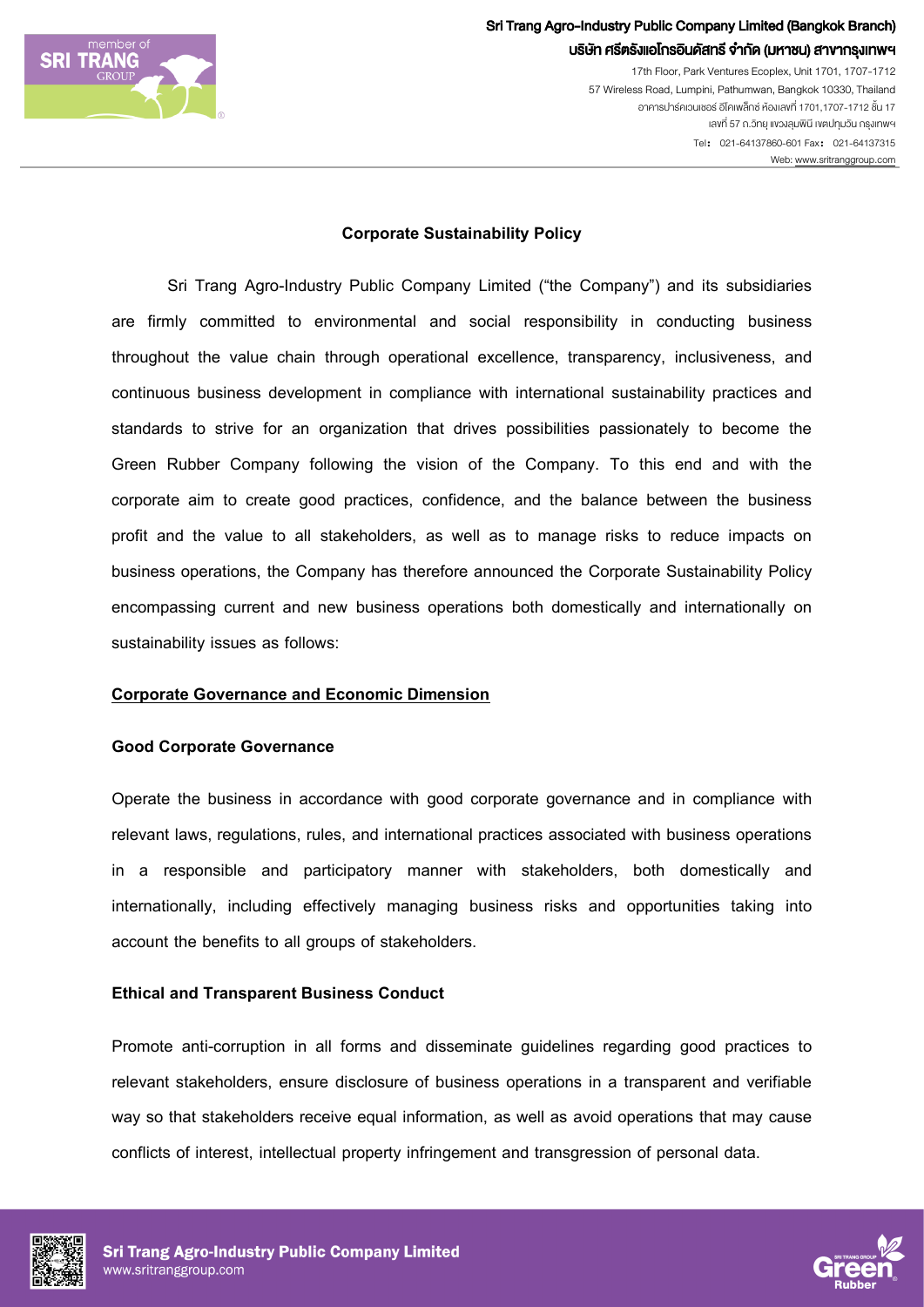

# Sri Trang Agro-Industry Public Company Limited (Bangkok Branch) บริษัท ศรีตรังแอโกรอินดัสทรี จำกัด (มหาชน) สาขากรุงเทพฯ

17th Floor, Park Ventures Ecoplex, Unit 1701, 1707-1712 57 Wireless Road, Lumpini, Pathumwan, Bangkok 10330, Thailand อาคารปารคเวนเชอร อีโคเพล็กซ หองเลขที่ 1701,1707-1712ชั้น 17 เลขที่ 57 ถ.ว�ทยุ แขวงลุมพ�นี เขตปทุมวัน กรุงเทพฯ Tel: 021-64137860-601 Fax: 021-64137315 Web[: www.sritranggroup.com](http://www.sritranggroup.com/) 

#### **Responsible Development of Innovation, Products and Services**

Promote the development of business innovations, products and services to create business sustainability and respond to the needs and expectations of stakeholders through research and development, cooperation with external organizations, as well as accurate and adequate communication of information regarding business innovations, products and services for stakeholders' decision-making.

#### **Sustainable Supply Chain Management**

Manage supply chain risks to prevent and reduce impacts that may occur to business operations and promote and support business partners/suppliers to operate their business with responsibilities to create sustainability throughout the value chain.

#### **Merger & Acquisition Due Diligence**

Conduct comprehensive assessments of sustainability covering environmental, social and governance and economic areas of any new investment, merger or acquisition to prevent shortterm and long-term impacts that may affect the achievement of the Company's goals.

## **Environmental Dimension**

#### **Sustainable Resource and Environmental Management**

Promote environmentally friendly business operations by focusing on the most efficient use of natural resources and environmental impact prevention covering air pollution control, water and wastewater management, waste and unused materials management and utilization, energy efficiency improvement, promotion of renewable energy consumption, and conservation of forests and biodiversity to reduce the impacts of climate change and support the Net-Zero Emissions target.



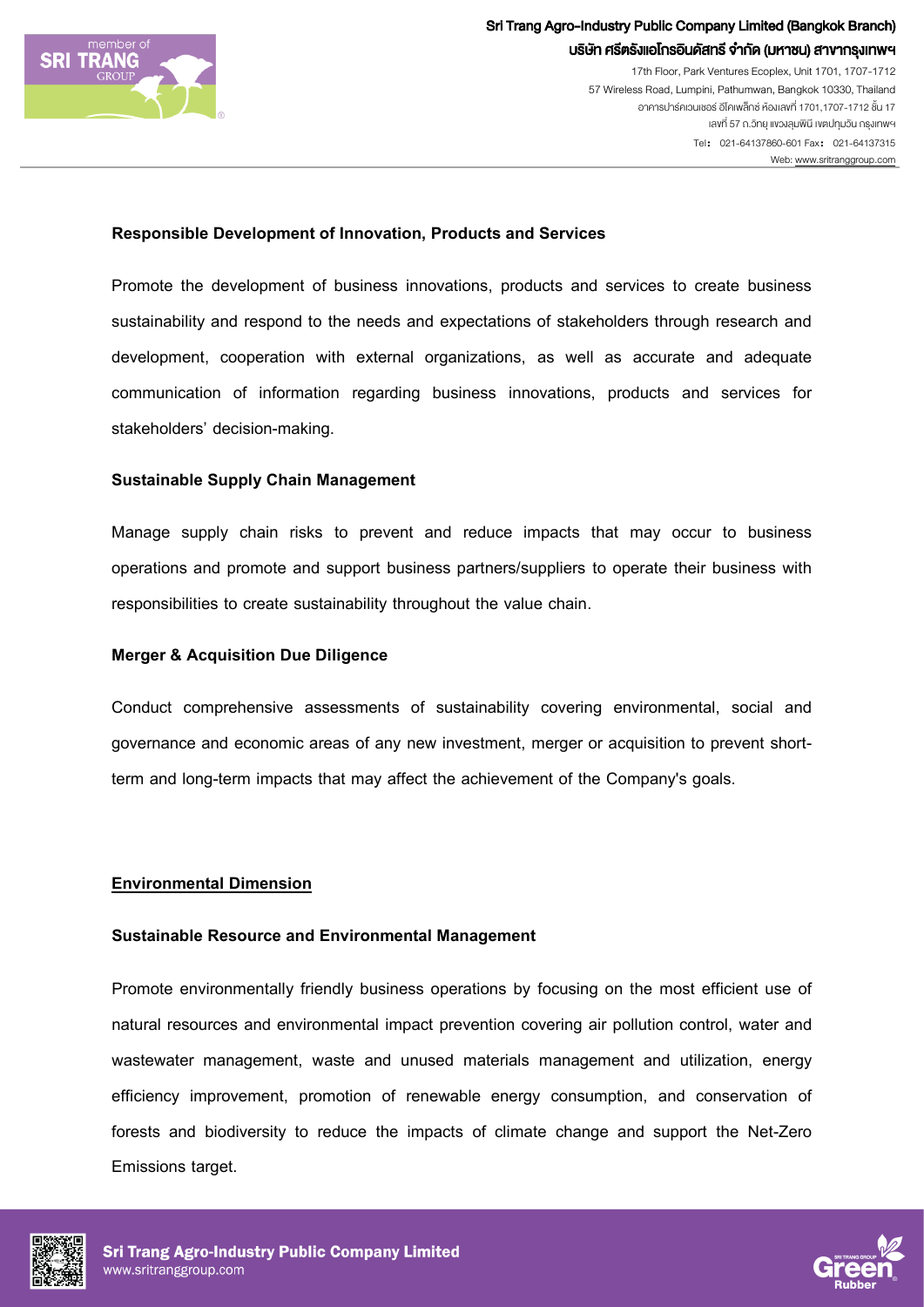

## **Social Dimension**

## **Occupational Health & Safety Culture Operations**

Promote the implementation of the occupational health and safety management system in accordance with international standards and take proactive action to prevent work-related injuries and illnesses to create a safety culture at work throughout the organization.

## **Human Rights Promotionand Support**

Respect and abide by the principles of human rights and non-discrimination in compliance with international human rights guidelines and practices, charters, agreements, and relevant laws whereby employees, stakeholders and vulnerable at-risk groups are treated with equality and fairness.

## **Employee Stewardship and Development**

Emphasize taking care of employees and provide training and development for employee continuously to develop new and necessary knowledge and expertise which will lead to career opportunities and advancement, and help drive the sustainable growth of the organization.

## **Social Responsibility and Development**

Promote participatory community development and instill positive awareness of social responsibility in business operations to create shared value and improve the quality of life of the community through various social projects and activities as well as providing support, assistance and shared opportunities for the underprivileged in society or those affected by natural disasters to create a society of compassion and mutual care.

It is mandatory for the Company's directors, executives, employees and subsidiaries to support, uphold and act in accordance with this policy, as well as sharing the policy to stakeholders to create sustainability throughout the organization.